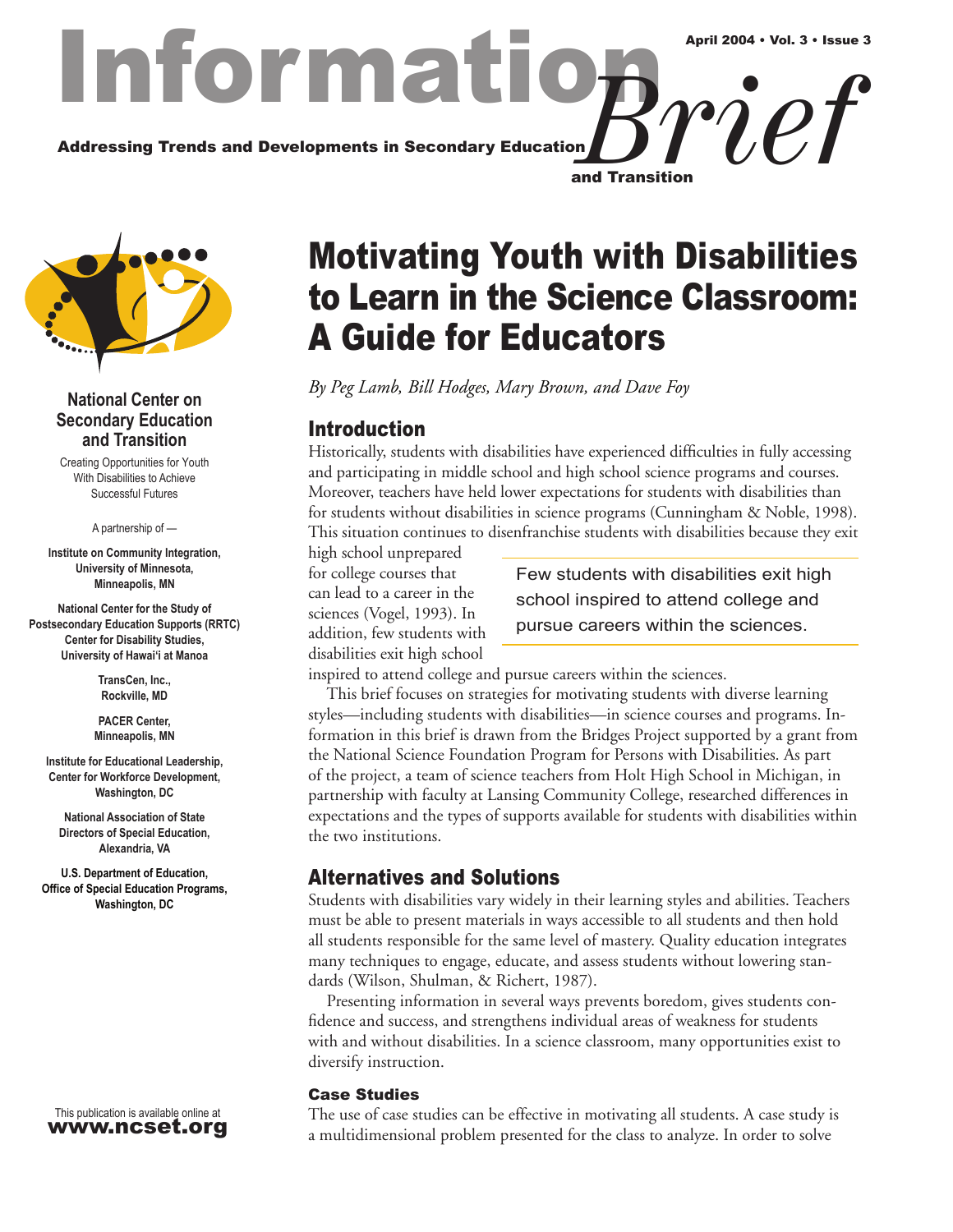the problem, students must gather information, learn investigation and analysis tools and techniques, and apply them to the case. Learning through case studies provides students with a reason for performing laboratory activities and participating in class discussions (Caseau & Norman, 1997).

For example, a unit on water could focus on a fish kill in a river. Students would brainstorm about what could have killed the fish, how toxic substances could have entered the river, and how the river could be tested for pollutants. This would motivate students to learn about the water cycle (how water moves from one area to another) and water pollution. The case-study format encourages students to ask for information as well as use skills and techniques needed to find evidence. Such an activity empowers students to lead the investigation and develop ownership in the process by directing their own learning.

Students request information to help solve the problem and then retain that knowledge. Students who ask questions listen for answers. Such case studies conceal the science content inside the story line. This gives students who do not have a preexisting interest in science the motivation to persist.

#### Hands-On, Lab-Based Education

In science, students can learn much through experimentation. The process starts with asking questions that lead to experiments, actively conducting experiments, analyzing the results, and drawing conclusions. Furthermore, students need to work in collaborative groups and consult one another to verify and assess interpretation of results. Through hands-on activities and social interactions in a lab group, students are exposed to multiple ways of discovering and learning. If the laboratory activity is well designed and includes questions that guide students to analyze their results, students learn a great deal.

For example, the concept of the law of conservation of mass could be taught in many ways. Students could read about it in a textbook and have the information interpreted in a lecture. In a more interactive approach, students would conduct an experiment to verify the law. The problem with this method is that students who paid attention to the lecture should know what will happen in the experiment. Instead, prior to instruction, the teacher might give each lab group an Alka-Seltzer® tablet, an empty soda bottle, and some water. The students could be instructed to find the mass of all three items, then to find the mass again after the tablet was placed in the sealed bottle. If they performed the experiment correctly, they would discover that the mass did not change. This approach allows the students to teach themselves the law. Since the outcome has yet to be discovered, students will be more focused.

Using laboratory investigations aids the motivation

and retention of material for students with disabilities. However, this alone is insufficient. Students with disabilities often lack confidence or the conceptual understanding to acknowledge or recognize when they do not understand a lesson. Therefore, teachers must rely on many techniques to present information and multiple methods to communicate, especially when students fail to ask questions. The following are some strategies for engaging all students, including those with disabilities.

#### Analogies

Knowledge of popular culture is useful in making personal connections with students and is often a key to unlocking their understanding of scientific concepts (Hesse, 1966; Thiele & Treagust, 1995). The concept of protein channels and active transport in cell membranes is difficult for many students to comprehend. Laboratory experiments do not reveal the microscopic process, and images and animations do little to help students grasp the concept. An analogous macroscopic (largescale) process can help students visualize a microscopic (small-scale) process. Most students are familiar with the cartoon Scooby Doo™ and are aware that in almost every episode, a character grabs an object, such as a book or candlestick, and an entire section of wall flips to reveal a hidden room. This "flipping" action is very similar to the action of active transport proteins within the cell membrane. A comparison of protein channels to "flippy" doors often seen in the Scooby Doo™ cartoon, helps students visualize the process by using a frame of reference from popular culture.

Cartoons, movies, music, television, amusement parks, and local events provide common knowledge that can be used by teachers to promote student understanding of difficult information. Furthermore, knowing a student personally allows the teacher to choose analogies that are specific to the individual. For example, a student was having difficulty understanding that the eye was a passive receiver of light. She was convinced that "seeing" involved the eye reaching out to objects (a common misconception). Since the student played softball, comparing the eye to a catcher's mitt and explaining that the mitt receives the ball like the eye receives light provided an analogy for the student as to how the eye works (Hesse, 1966; Thiele & Treagust, 1995).

#### **Storytelling**

Students often need a context in which to place an idea. Connections made between existing schemas in the brain facilitate new learning. The mention of a place or a person often brings to mind memories and stories associated with it. If connections in the brain are made with a story, students will learn more readily. Storytelling may focus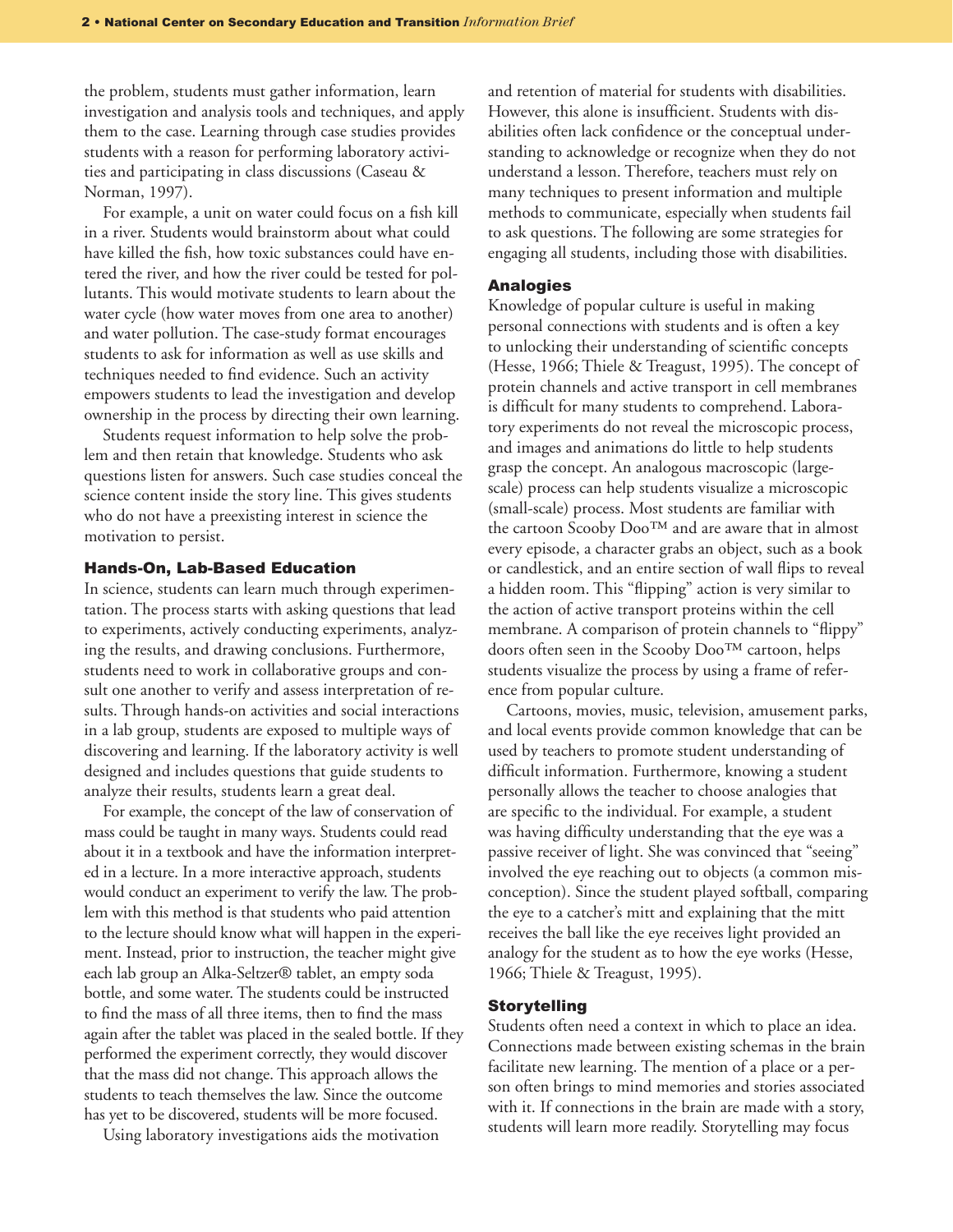on a student's or a teacher's experiences. For instance, the teacher can relate a personal experience with a surgical procedure, such as a radial keratometry operation to correct near-sightedness. The story of watching the knife descending on the eye and feeling the pressure of the knife on the eyeball engages students and compels them to understand how the lens and cornea help create an image on the retina. Such a story can lead to an experiment with lenses and allows students to see practical uses for the information. Such stories engage students and connect the newly taught information with interesting and meaningful narratives (Wilson, 2002).

#### Role-Playing

Having students act out roles is engaging to both the actors and the audience. Allowing students the freedom to take on roles can generate interest in a topic. For example, students can be assigned the role of "expert" and be expected to convince classmates that their view is right. This role-play can take the form of a debate, a lawsuit, a presentation, or a committee meeting. Such role-playing promotes deeper understanding than simple memorization, and the dramatizations can lead to greater understanding for the entire class.

In attempting a more meaningful final exam, a scenario can be created whereby the entire class becomes a committee convincing a third world nation that money should be spent trying to prevent diseases. Each student can be assigned to play the role of an expert in a specific area. The students must organize information they have learned and present it to the committee.

With creativity encouraged within the grading rubric, students may see many different types of presentations with information conveyed in forms very unlike the original instruction. This allows many students to grasp the material in new ways. In addition, the teacher gains a much better perspective on the level of understanding students have attained.

#### Models and Modeling

Science teachers try to explain phenomena that cannot be seen. Electrons, X-rays, the processes of cell membranes, and the interior of the earth have all been investigated without direct viewing. Through many ingenious inventions and thought processes, scientists have described these objects and events (Nersessian, 1999). One challenge of science teaching is to make sense of such elusive phenomena. Models are advantageous as they can give students a visual representation of occurrences at both the macroscopic and microscopic levels.

Physical models can be derived from several sources. They can be commercially purchased, teacher-developed, or better yet, student-created. Models that show processes are better than inactive ones. For example, Crystal Scientific sells a ground water simulator with which dyes can be injected into water wells. As the dye moves through the ground water, the students see the flow of a contaminant in an aquifer, a process which in nature is not easily observable. Chemistry teachers create molecular models simply by using toothpicks and styrofoam balls to visually illustrate molecular configurations. Students can model cell processes by constructing a giant cell with construction-grade plastic and inflating it with a window fan. They can even role-play the movement of molecules in and out of the cell.

In addition, the teacher can model scientific thinking and behavior. Teachers have many opportunities for modeling writing, developing hypotheses, experimenting, analyzing, problem solving, synthesizing, and drawing logical conclusions. Performing an experiment will generate student questions; when a student asks an unanticipated question, a teacher can model how to find the answer. Student questions serve as opportunities to develop hypotheses, discuss resources for solutions, and perhaps carry out an actual experiment to draw conclusions. In sum, both models and modeling are effective strategies for the classroom, particularly for students with disabilities.

#### Science for All

All students are capable of learning science, and expectations for all students should be the same. This belief intensifies the challenges of science teaching. Hands-on learning with theme-based instruction will reach a majority of students. However, a science teacher must also approach concepts in multiple ways, through analogy, storytelling, role-playing, models, and modeling. These additional strategies will allow students with different learning styles, abilities, and strengths to be successful. By providing multiple ways of learning, teachers facilitate the success of all students.

#### **Resources**

**Inclusive Science Education Web Site**

*http://www4.ncsu.edu/~ecparson/ISEFdisabilities.htm*

**Inclusion in Science Education for Students with Disabilities** *http://www.as.wvu.edu/~scidis/*

*Authors Peg Lamb and Mary Brown are with Lansing Community College, and Bill Hodges and Dave Foy are with Holt High School, both in Michigan. For further information contact Peg Lamb at drpeglamb@yahoo.com*.

*The development of this publication was supported in part by National Science Foundation HRD grant #HRD9906043.*